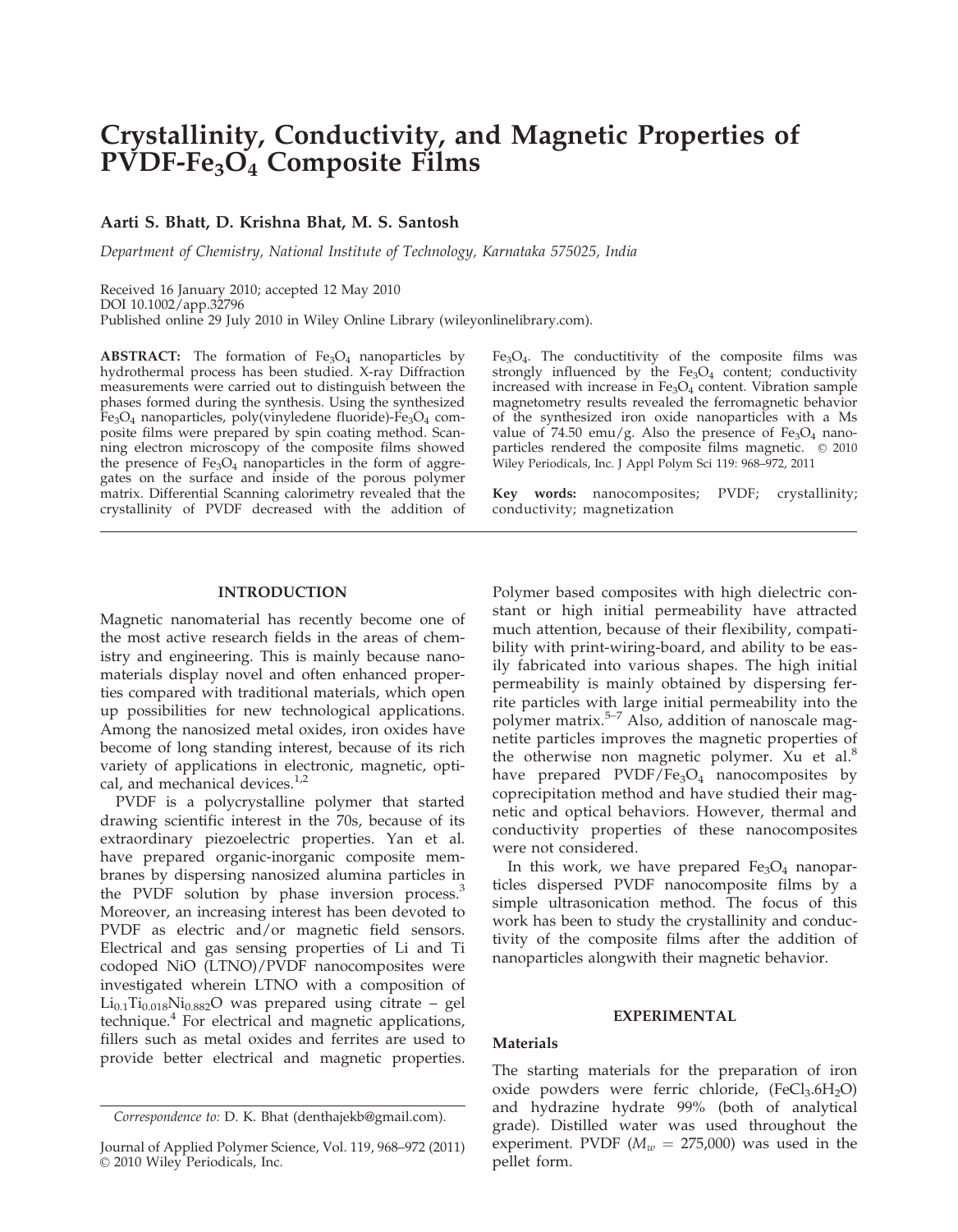### Synthesis of iron oxide powder by hydrothermal process

For the hydrothermal synthesis of iron oxide, high temperature and pressure maintaining apparatus, that is, ''autoclave'' or ''bomb'' was used. Known amount of iron salt was taken in a beaker and dissolved by adding few drops of dilute HCl followed by 10 mL of distilled water. The solution was then stirred for 30 min to make it homogeneous. Known amount of hydrazine hydrate was added and again stirred for 1 h, to ensure proper mixing of the reagents. The solution was then transferred to the bomb, which was kept in oven at 473 K for different durations. The precipitate obtained was centrifuged several times by giving alternate wash with ethanol and water. The precipitate was finally dried in an oven maintained at 333 K.

#### Preparation of PVDF-Fe<sub>3</sub>O<sub>4</sub> nanocomposite film

PVDF was dissolved in DMF to obtain a 40% solution  $(w/v)$ . To this PVDF solution synthesized iron oxide magnetic particles (prepared by heating at 473 K for 5 h) at 3 different weight ratios were added. The solutions were then heated on a water bath at 363 K for 5 h, till the solution became completely homogeneous. According to the weight ratios of oxide added, the resulting composites were termed as PF1  $= 1$  wt %, PF2  $= 3$  wt %, and PF3  $= 5$  wt %. Each PVDF-iron oxide suspensions were spin coated on a glass substrate at 500 rpm, 1000 rpm, and 2000 rpm for 60 s sequentially (Spin coater ACE-1020 Series). The glass substrate was then immersed in distilled water for 12 h to finally get the PVDF-Fe<sub>3</sub>O<sub>4</sub> films.

## Under similar conditions, undoped PVDF film was also prepared and termed PF0

The X-ray powder diffraction analysis was conducted on a Bruker ASS X –Ray Diffractometer at a scanning rate of  $4^{\circ}$  per minute with 2 $\Theta$  ranging from 10° to 90°, using Cu K $\alpha$  radiation ( $\lambda = 1.5406$ ) A). Scanning Electron Microscope was used for morphological and microchemical analysis (JASCO). Differential Scanning Calorimetry (DSC) data was obtained in the temperature range of  $35-250^{\circ}$ C (DSC-60, Shimadju, Japan). The samples were heated at a rate of  $10^{\circ}$ C per minute in Nitrogen atmosphere. The samples were sealed in an aluminum pan. An empty pan was used as reference. The electric properties of the films were measured by four probe method using KEITHLEY 2182A. The magnetic properties were assessed with a Vibration Sample Magnetometer (ADE–DMS EV -7VSM). From the magnetic saturation and coercivity values, the effect of the nanoparticles was evaluated.



Figure 1 XRD pattern of iron oxide particles synthesized at 473 K for (A) 5 h (B) 1 h ( $\bullet = \text{Fe}_3\text{O}_4$ ,  $* = \alpha\text{-Fe}_2\text{O}_3$ ,  $\alpha =$ a-FeOOH).

# RESULTS AND DISCUSSION

#### X-ray diffraction (XRD) analysis

Structure and phase purity of the samples were investigated by XRD. Figure 1(A,B) show the XRD pattern of the samples prepared by heating at 473K for 5 h and 1 h, respectively. Figure 1(B) shows mixture of  $\alpha$ -FeOOH,  $\alpha$ -Fe<sub>2</sub>O<sub>3</sub>, and Fe<sub>3</sub>O<sub>4</sub>. By increasing the duration of heating to 5 h, the intensity of peaks corresponding to  $Fe<sub>3</sub>O<sub>4</sub>$  increased showing a better crystallinity [Fig. 1(A)]. Heating the sample for 7 h also showed the same result. This shows that higher reaction duration was necessary for the formation of  $Fe<sub>3</sub>O<sub>4</sub>$  nanoparticles. The major diffraction peaks at  $2\Theta = 30.1^{\circ}$ , 35.5°, 43.0°, 57.7°, and 62.7° can be indexed to (220), (311), (400), (511), and (400) planes of magnetite, respectively. These reflection peaks correspond to the standard file JCPDS no. 82–1533, indicating the sample has a cubic crystalline structure.

#### Scanning electron microscopy (SEM) analysis

SEM analysis provides information on the size and morphology of the products. Figure 2 shows the SEM micrograph of the synthesized iron oxide particles. One can see  $Fe<sub>3</sub>O<sub>4</sub>$  nanoparticles with sizes in the range 60–80 nm forming large agglomerates and relatively wide size distribution. Most of these  $Fe<sub>3</sub>O<sub>4</sub>$ nanoparticles have irregular shapes and a few have hexagonal shape. It is known that the uniformity of size and shape is controlled by nucleation. $9$  After hydrazine was rapidly added at room temperature the reaction started. The nucleation and crystal growth continued during heating, which may result in the wide size distribution and irregular shape of  $Fe<sub>3</sub>O<sub>4</sub>$ nanoparticles.

Figure 3(A–D) presents SEM images of the surfaces of the PF0, PF1, PF2, and PF3 films. The images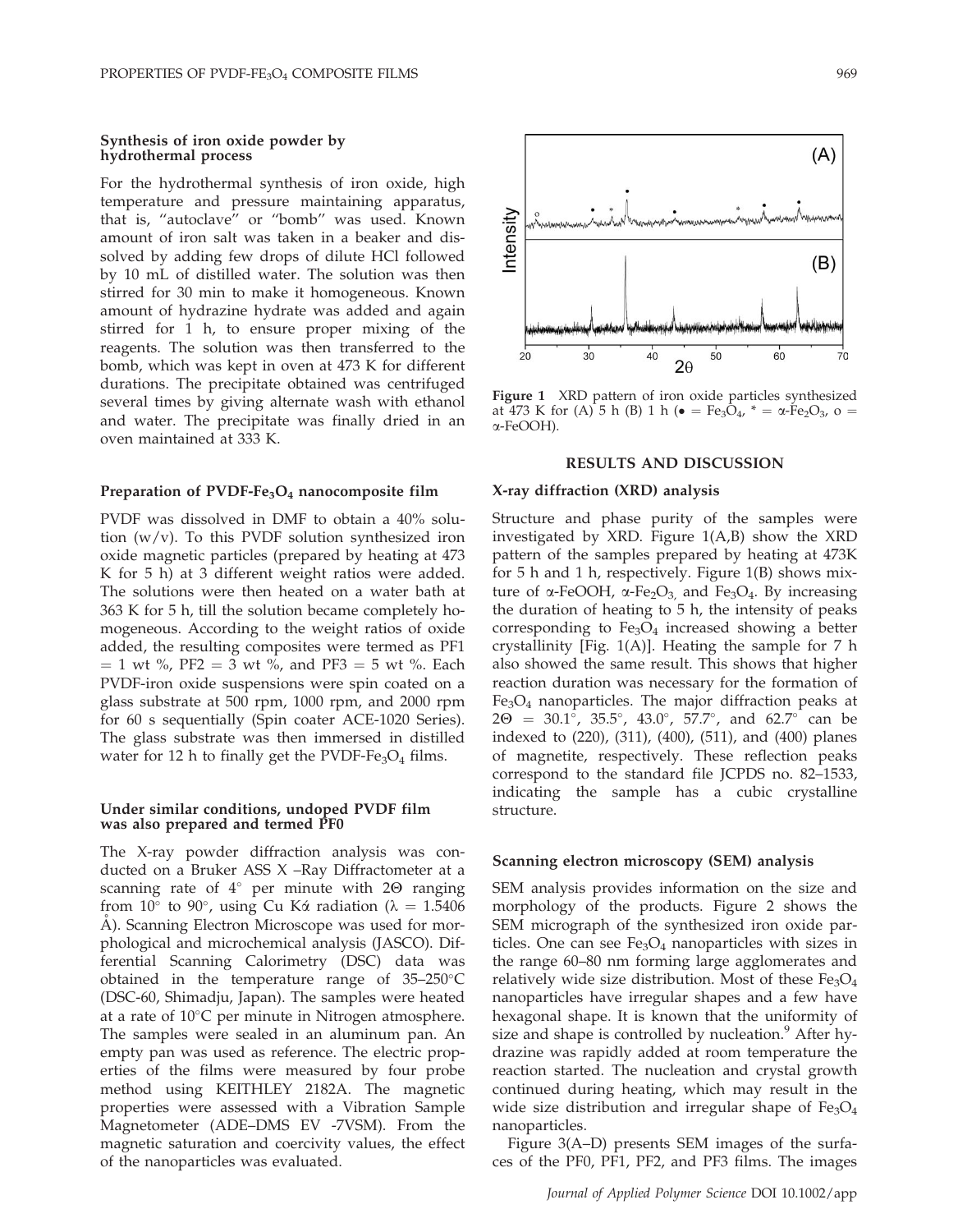

Figure 2 SEM micrograph of the synthesized iron oxide particles.

reveal a porous sponge like structure with aggregations of  $Fe<sub>3</sub>O<sub>4</sub>$  nanoparticles appearing clearly on the surface and inside the pores. Although a uniform distribution of the nanoparticles in the polymer matrix was aimed, the aggregation of the  $Fe<sub>3</sub>O<sub>4</sub>$ nanoparticles in the PVDF matrix was not prohibited because of the aggregation interaction.

## DSC analysis

The thermal behavior and crystallinity of the films have been examined by DSC, and the results are shown in Figure 4. It was observed that all the films exhibit a main melting peak around  $165^{\circ}$ C at the scanning rate of  $10^{\circ}$ C per minute. The heat of fusion for PF0, PF1, PF2, and PF3 is 75.14, 58.91, 45.01, and 44.59 J/g, respectively. By assuming that pure PVDF was 100% crystalline, the relative percentage of crystalline was calculated based on eq. (1) given below:

% crystallinity = 
$$
(\Delta H / \Delta H^0) \times 100
$$
 (1)

where  $\Delta H^0$  is the heat of fusion of pure PVDF(105  $J/g$ <sup>10</sup> and  $\Delta H$  is related to the PVDF-Fe<sub>3</sub>O<sub>4</sub> composites.<sup>11</sup> The results, presented in Table I, show a decrease in crystallinity with increase in magnetite content. This is in line with the results obtained by Xu et al.<sup>8</sup> This may have resulted from the partial inhibition effect of  $Fe<sub>3</sub>O<sub>4</sub>$  addition on polymer crystal formation, just as the inorganic fillers such as  $\alpha$ -Al<sub>2</sub>O<sub>3</sub>, TiO<sub>2</sub>,  $\gamma$ -LiAlO<sub>2</sub>, and Sm<sub>2</sub>O<sub>3</sub> decreased the crystalline phase of PEO-based polymer electrolyte system.12–16 Also, some kind of interactions between iron, oxygen in  $Fe<sub>3</sub>O<sub>4</sub>$ , and fluorine in PVDF may occur, which not only induces structural modification of the polymer



Figure 3 SEM micrographs (A) PF0, (B) PF1, (C) PF2, and (D) PF3.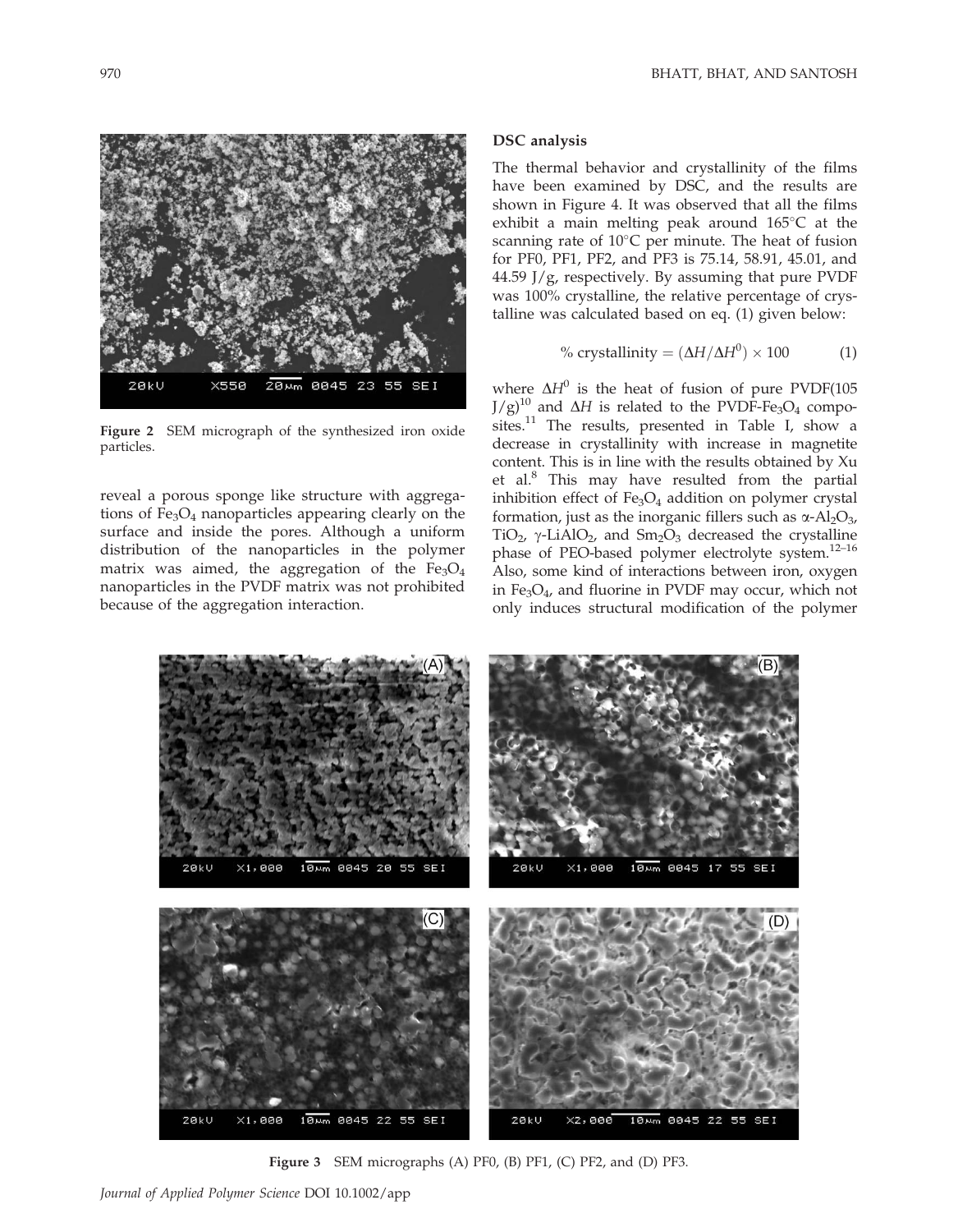

Figure 4 DSC of the PVDF and iron oxide-PVDF composite films.

chain, but also favors improvement of the conductivity, $11,17$  as was further demonstrated by the conductivity measurement results in the next section.

## Conductivity studies

Table II displays the room temperature conductivity and resistivity for the composite films. As mentioned in section 3.3, the nanosized  $Fe<sub>3</sub>O<sub>4</sub>$  particles can interact with PVDF. On one hand, the interaction of Fe3O4 nanoparicles with PVDF segments results in the structural modification of the polymer chain, thereby favoring the conductivity. However, the interaction of  $Fe<sub>3</sub>O<sub>4</sub>$  and PVDF decreases the crystalline phase in the polymer, as seen in the thermal studies. The restriction of crystallization and the increase of amorphous phase favor the improvement of ionic mobility and conductivity also.<sup>18</sup> Y.J. Wang and D.  $Kim<sup>11</sup>$  strongly related ionic conductivity in the PVDF/LiClO4/TiO2 system to the nanosized TiO2 content; wherein the conductivity initially increased but then decreased with further increasing TiO2 content. However, in this study, with the Fe<sub>3</sub>O<sub>4</sub> content at 1 wt  $%$  in the PVDF-magnetite system, the conductivity remains constant with that of the PVDF system without  $Fe<sub>3</sub>O<sub>4</sub>$ . However, the conductivity increased for the PVDF-magnetite system

TABLE I Enthalpy and % crystallinity Values of the Composite Films

| Sample          | Enthalpy $(J/g)$ | Crystallinity $(\%)$ |  |  |
|-----------------|------------------|----------------------|--|--|
| PF <sub>0</sub> | 71.54            | 100.00               |  |  |
| <b>PF</b> 1     | 58.91            | 56.10                |  |  |
| PF 2            | 45.01            | 42.87                |  |  |
| PF <sub>3</sub> | 44.59            | 42.47                |  |  |

TABLE II Resistance and Conductance Values of the Composite Films at Room Temperature

| Sample      | Resistivity (ohm cm) | Conductivity (S/cm) |  |
|-------------|----------------------|---------------------|--|
| <b>PVDF</b> | 0.175                | 5.70                |  |
| $1\%$       | 0.175                | 5.70                |  |
| 3%          | 0.166                | 6.03                |  |
| 5%          | 0.153                | 6.52                |  |
|             |                      |                     |  |

with 3 wt % and 5 wt %  $Fe<sub>3</sub>O<sub>4</sub>$  content (6.03 S/cm and 6.52 S/cm, respectively). A composite film with higher  $Fe<sub>3</sub>O<sub>4</sub>$  content was not feasible because, when the content of  $Fe<sub>3</sub>O<sub>4</sub>$  exceeded 5 wt %, it became almost impossible to obtain the PVDF-Fe<sub>3</sub>O<sub>4</sub> film.

#### Magnetic measurements

The room temperature magnetization curves of Fe3O4 nanoparticles and composite films are presented in Figure 5(A,B), respectively. From the magnetization curves, the magnetic properties, the



Figure 5 Room temperature magnetization curves (A)  $Fe<sub>3</sub>O<sub>4</sub>$  nanoparticles and (B) PVDF-Fe<sub>3</sub>O<sub>4</sub> films.